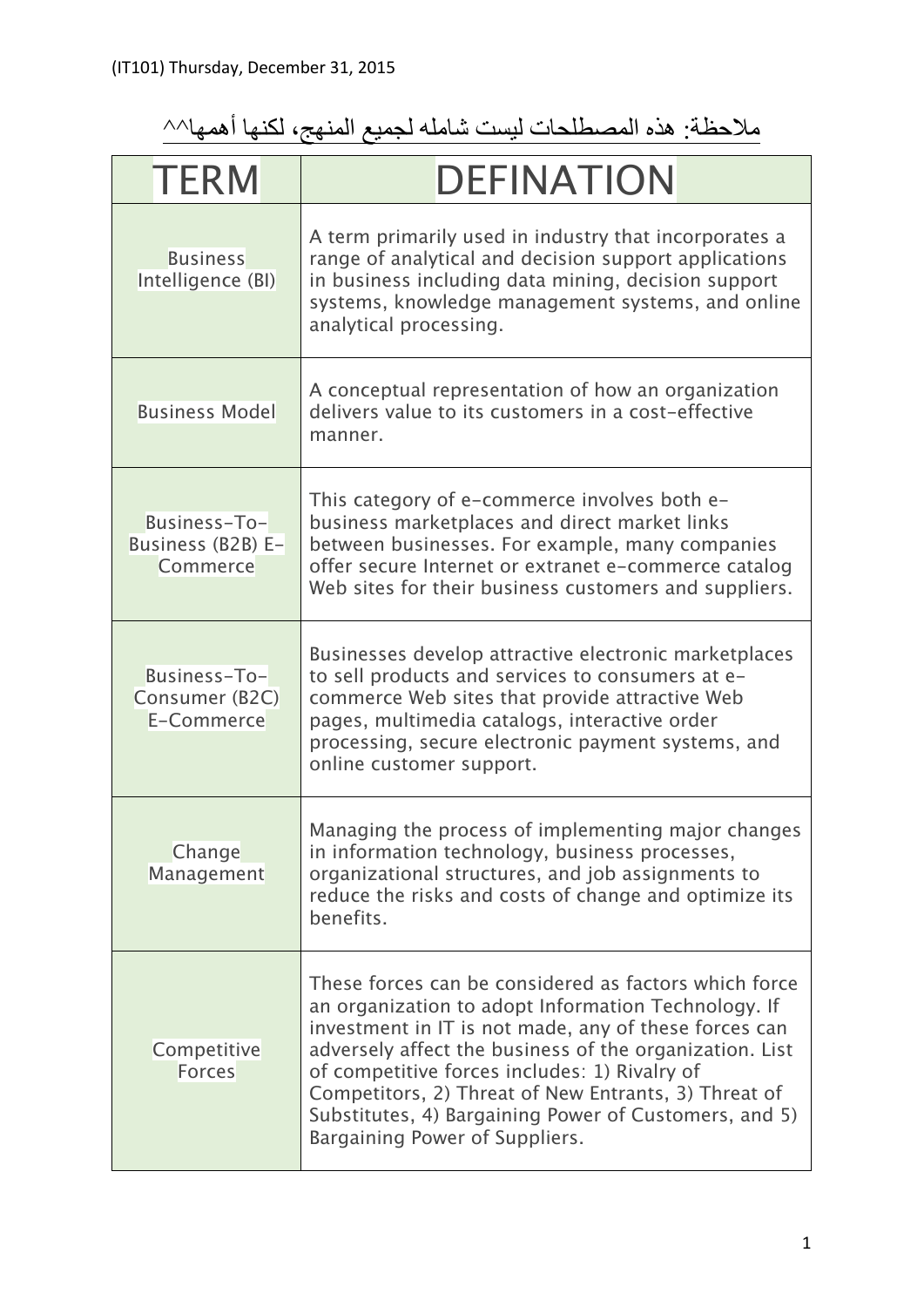| <b>TERM</b>                                  | <b>DEFINATION</b>                                                                                                                                                                                                                                                                                                                                                                                                                            |
|----------------------------------------------|----------------------------------------------------------------------------------------------------------------------------------------------------------------------------------------------------------------------------------------------------------------------------------------------------------------------------------------------------------------------------------------------------------------------------------------------|
| Competitive<br><b>Strategies</b>             | These strategies are considered as factors which can<br>help an organization take an edge over their<br>competitors if the organization invests in IT.<br>Investment in IT with emphasis on these strategies<br>can help the organization lead in competition. Major<br>competitive strategies include 1) Cost Leadership<br>Strategy, 2) Differentiation Strategy, 3) Innovation<br>Strategy, 4) Growth Strategy, and 5) Alliance Strategy. |
| Consumer-To-<br>Consumer (C2C)<br>E-Commerce | Consumers (as well as businesses) can buy from and<br>sell to one another in an auction process at an auction<br>Web site.                                                                                                                                                                                                                                                                                                                   |
| Data Resource                                | Data constitute valuable organizational resources.<br>Data resources include data and knowledge bases.                                                                                                                                                                                                                                                                                                                                       |
| <b>Decision Support</b><br>System (DSS)      | An information system that utilizes decision models, a<br>database, and a decision makers own insights in an<br>ad hoc, interactive analytical modeling process to<br>reach a specific decision by a specific decision maker.                                                                                                                                                                                                                |
| E-Commerce<br>Marketplaces                   | Internet, intranet, and extranet Web sites and portals<br>hosted by individual companies, consortiums of<br>organizations, or third-party intermediaries providing<br>electronic catalog, exchange, and auction markets to<br>unite buyers and sellers to accomplish e-commerce<br>transactions.                                                                                                                                             |
| <b>Electronic Business</b><br>(e-Business)   | The use of Internet technologies to internetwork and<br>empower business processes, electronic commerce,<br>and enterprise communication and collaboration<br>within a company and with its customers, suppliers,<br>and other business stakeholders.                                                                                                                                                                                        |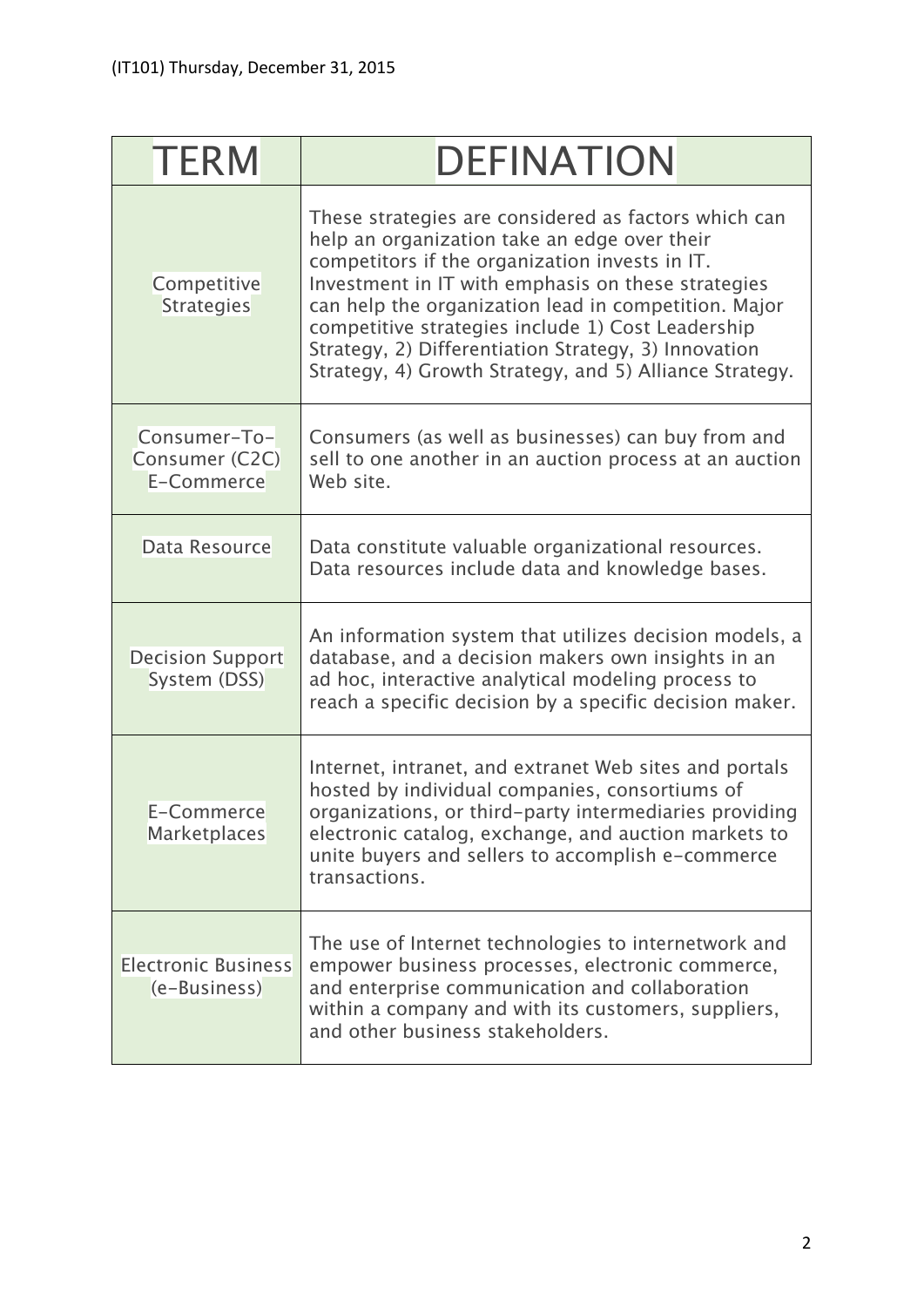| <b>TERM</b>                             | <b>DEFINATION</b>                                                                                                                                                                                                                                                                                                                                                                                                                                                                                    |
|-----------------------------------------|------------------------------------------------------------------------------------------------------------------------------------------------------------------------------------------------------------------------------------------------------------------------------------------------------------------------------------------------------------------------------------------------------------------------------------------------------------------------------------------------------|
| Electronic<br>Commerce (e-<br>Commerce) | The buying and selling, marketing and servicing, and<br>delivery and payment of products, services, and<br>information over the Internet, intranets, extranets,<br>and other networks, between an internetworked<br>enterprise and its prospects, customers, suppliers,<br>and other business partners. There are four<br>categories of e-commerce: 1) Business-To-Consumer<br>B2C), 2) Consumer-To-Consumer (C2C), 3) Business-<br>To-Business e-Commerce, and 4) Business-To-<br>Government (B2G). |
| <b>Hardware</b><br><b>Resource</b>      | Hardware resources include all physical devices and<br>materials used in information processing. It includes<br>not only machines, such as computers but also all<br>data media, that is, tangible objects on which data are<br>recorded, from sheets of paper to magnetic or optical<br>disks.                                                                                                                                                                                                      |
| Information<br>System                   | (1) A set of people, procedures, and resources that<br>collects, transforms, and disseminates information in<br>an organization. (2) A system that accepts data<br>resources as input and processes them into<br>information products as output.                                                                                                                                                                                                                                                     |
| Information<br>Technology (IT)          | Hardware, software, telecommunications, database<br>management, and other information processing<br>technologies used in computer based information<br>systems.                                                                                                                                                                                                                                                                                                                                      |
| <b>Network Resource</b>                 | Communication technologies and networks are<br>fundamental resource components of all information<br>systems. Network resources include communications<br>media and networks.                                                                                                                                                                                                                                                                                                                        |
| Operational<br>Planning                 | Operational planning is done on a short-term basis to<br>implement and control day-to-day operations.                                                                                                                                                                                                                                                                                                                                                                                                |
| People Resource                         | People are the essential ingredient for the successful<br>operation of all information systems. People<br>resources include end users and IS specialists.                                                                                                                                                                                                                                                                                                                                            |